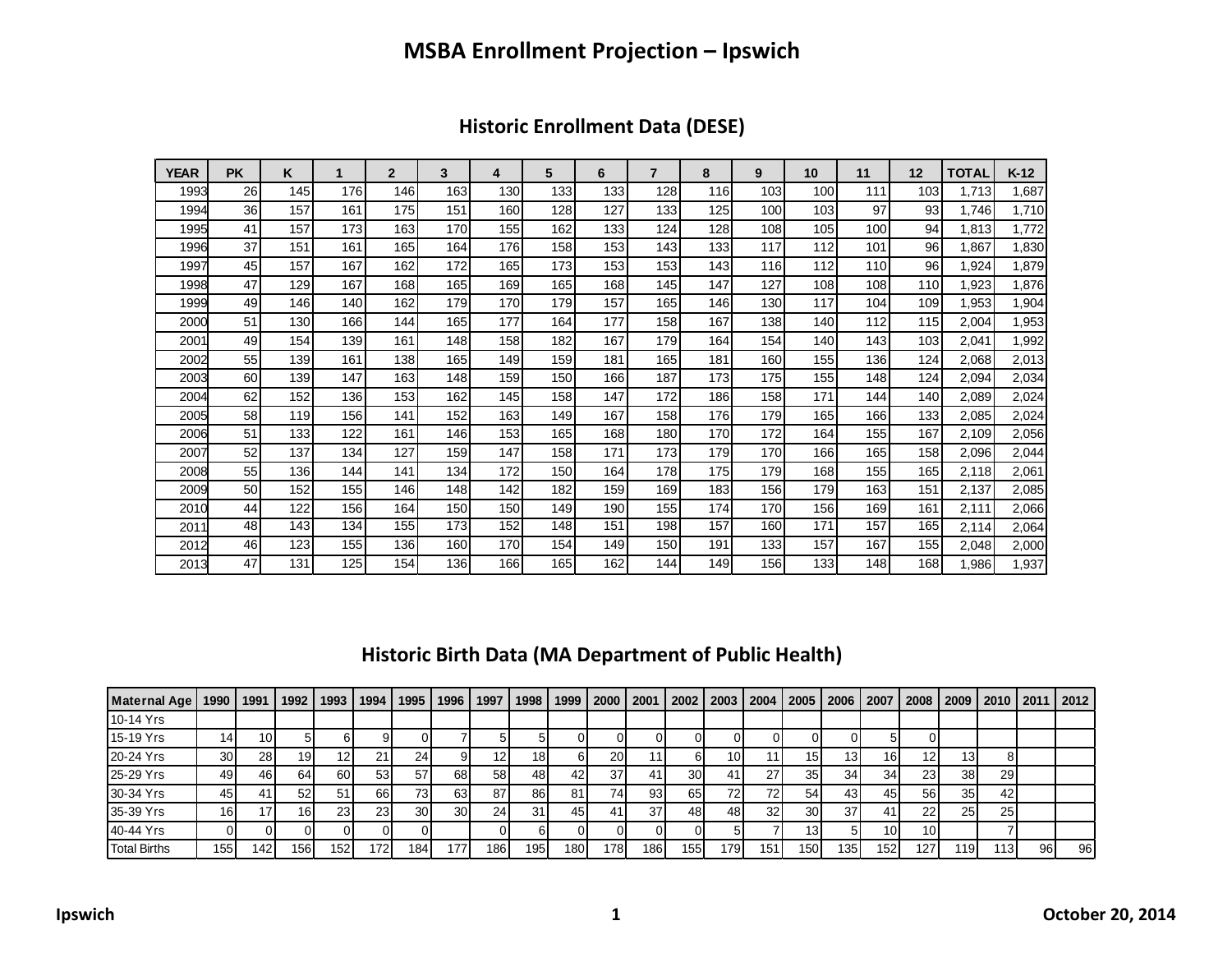### **MSBA Enrollment Projection – Ipswich**

|  |  | <b>Female Population Data</b> |  |
|--|--|-------------------------------|--|
|--|--|-------------------------------|--|

|                      |       | <b>US Census</b> |       |       | <b>U Mass Donahue Institute</b> | 2008-2010 Avg |       |                       |
|----------------------|-------|------------------|-------|-------|---------------------------------|---------------|-------|-----------------------|
| <b>Maternal Age</b>  | 1990  | 2000             | 2010  | 2015  | 2020                            | 2025          | 2030  | <b>Fertility Rate</b> |
| 10-14 Yrs            | 306   | 437              | 431   | 406   | 362                             | 319           | 337   | $0.00\%$              |
| 15-19 Yrs            | 331   | 345              | 406   | 357   | 340                             | 306           | 272   | 0.00%                 |
| 20-24 Yrs            | 310   | 217              | 213   | 242   | 222                             | 216           | 195   | 5.38%                 |
| 25-29 Yrs            | 452   | 271              | 250   | 248   | 279                             | 258           | 253   | 12.44%                |
| 30-34 Yrs            | 568   | 399              | 260   | 302   | 294                             | 325           | 300   | 16.74%                |
| 35-39 Yrs            | 549   | 609              | 361   | 301   | 344                             | 330           | 362   | 6.51%                 |
| 40-44 Yrs            | 548   | 632              | 487   | 340   | 292                             | 329           | 312   | 1.15%                 |
| <b>Total Females</b> | 6,235 | 6,842            | 6,900 | 6,834 | 6,789                           | 6,730         | 6,653 | 1.74%                 |
|                      |       |                  |       |       |                                 |               |       |                       |

# **Birth Projections**

| <b>Maternal Age</b> | 2013 | 2014            | 2015           | 2016 | 2017             | 2018               | 2019            | 2020 | 2021            | 2022            | 2023             | 2024            | 2025             | 2026             | 2027 | 2028 | 2029             | 2030            |
|---------------------|------|-----------------|----------------|------|------------------|--------------------|-----------------|------|-----------------|-----------------|------------------|-----------------|------------------|------------------|------|------|------------------|-----------------|
| 10-14 Yrs           |      |                 |                |      |                  |                    |                 |      |                 |                 |                  |                 |                  |                  |      |      |                  |                 |
| 15-19 Yrs           |      |                 |                |      |                  |                    |                 |      |                 |                 |                  |                 |                  |                  |      |      |                  |                 |
| 20-24 Yrs           |      | 13 <sub>1</sub> | 13             | 13   | 13               |                    |                 | 12   | 12 <sub>1</sub> | 12 <sub>1</sub> | 12               | 12.             |                  |                  |      |      |                  | 10 <sup>1</sup> |
| 25-29 Yrs           | 31   | 31              | 31             | 32   | 32               | 33 <sub>1</sub>    | 34              | 35   | 34              | 34 <sub>1</sub> | 33 <sub>1</sub>  | 33 <sub>l</sub> | 32               | 32               | 32   | 32   | 32               | 31              |
| 30-34 Yrs           | 48   | 49              | 5 <sup>1</sup> | 50   | 50 <sub>1</sub>  | 50 <sub>1</sub>    | 49              | 49   | 50              | 51              | 52               | 53              | 54               | 54               | 53   | 52   | 51               | 50              |
| 35-39 Yrs           | n,   | 20 <sub>1</sub> | <b>201</b>     | 20   | n,               | $\mathcal{L}$<br>∠ | 22              | 22   | 22              | 22              | 22               | 22              |                  | 22               | 22   | 23   | 23               | 24              |
| 40-44 Yrs           |      |                 |                |      |                  |                    |                 |      |                 |                 |                  |                 |                  |                  |      |      |                  |                 |
| <b>Totals</b>       |      |                 | <b>1181</b>    | 119  | 119 <sub>1</sub> | 120 <sub>1</sub>   | 12 <sup>1</sup> | 122  | 122             | 122             | 123 <sub>1</sub> | 123             | 123 <sub>1</sub> | 123 <sub>1</sub> | 122  | 121  | 120 <sub>1</sub> | 119             |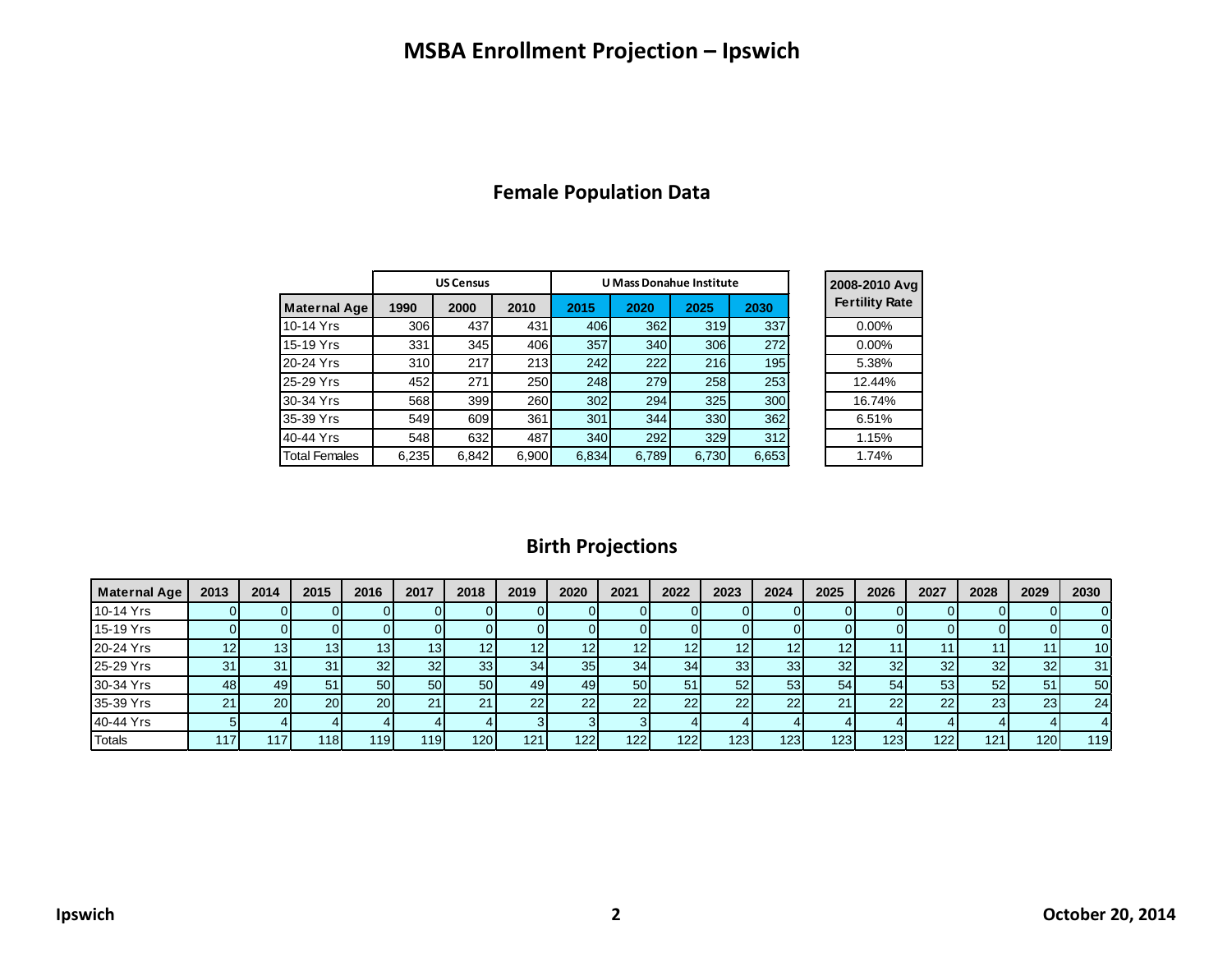### **MSBA Enrollment Projection – Ipswich**

### **Base Enrollment Projections**

| <b>YEAR</b> | ĸ   | $\mathbf{1}$ | $\overline{2}$ | 3   | $\overline{4}$ | 5   | 6   | $\overline{7}$ | 8   | 9   | 10  | 11  | 12  | <b>TOTAL</b> | $K-5$ | $6 - 8$ | $9 - 12$ | $K-2$ |
|-------------|-----|--------------|----------------|-----|----------------|-----|-----|----------------|-----|-----|-----|-----|-----|--------------|-------|---------|----------|-------|
| 1993        | 145 | 176          | 146            | 163 | 130            | 133 | 133 | 128            | 116 | 103 | 100 | 111 | 103 | 1,687        | 893   | 377     | 417      | 467   |
| 1994        | 157 | 161          | 175            | 151 | 160            | 128 | 127 | 133            | 125 | 100 | 103 | 97  | 93  | 1,710        | 932   | 385     | 393      | 493   |
| 1995        | 157 | 173          | 163            | 170 | 155            | 162 | 133 | 124            | 128 | 108 | 105 | 100 | 94  | 1,772        | 980   | 385     | 407      | 493   |
| 1996        | 151 | 161          | 165            | 164 | 176            | 158 | 153 | 143            | 133 | 117 | 112 | 101 | 96  | 1,830        | 975   | 429     | 426      | 477   |
| 1997        | 157 | 167          | 162            | 172 | 165            | 173 | 153 | 153            | 143 | 116 | 112 | 110 | 96  | 1,879        | 996   | 449     | 434      | 486   |
| 1998        | 129 | 167          | 168            | 165 | 169            | 165 | 168 | 145            | 147 | 127 | 108 | 108 | 110 | 1,876        | 963   | 460     | 453      | 464   |
| 1999        | 146 | 140          | 162            | 179 | 170            | 179 | 157 | 165            | 146 | 130 | 117 | 104 | 109 | 1,904        | 976   | 468     | 460      | 448   |
| 2000        | 130 | 166          | 144            | 165 | 177            | 164 | 177 | 158            | 167 | 138 | 140 | 112 | 115 | 1,953        | 946   | 502     | 505      | 440   |
| 2001        | 154 | 139          | 161            | 148 | 158            | 182 | 167 | 179            | 164 | 154 | 140 | 143 | 103 | 1,992        | 942   | 510     | 540      | 454   |
| 2002        | 139 | 161          | 138            | 165 | 149            | 159 | 181 | 165            | 181 | 160 | 155 | 136 | 124 | 2,013        | 911   | 527     | 575      | 438   |
| 2003        | 139 | 147          | 163            | 148 | 159            | 150 | 166 | 187            | 173 | 175 | 155 | 148 | 124 | 2,034        | 906   | 526     | 602      | 449   |
| 2004        | 152 | 136          | 153            | 162 | 145            | 158 | 147 | 172            | 186 | 158 | 171 | 144 | 140 | 2,024        | 906   | 505     | 613      | 441   |
| 2005        | 119 | 156          | 141            | 152 | 163            | 149 | 167 | 158            | 176 | 179 | 165 | 166 | 133 | 2,024        | 880   | 501     | 643      | 416   |
| 2006        | 133 | 122          | 161            | 146 | 153            | 165 | 168 | 180            | 170 | 172 | 164 | 155 | 167 | 2,056        | 880   | 518     | 658      | 416   |
| 2007        | 137 | 134          | 127            | 159 | 147            | 158 | 171 | 173            | 179 | 170 | 166 | 165 | 158 | 2,044        | 862   | 523     | 659      | 398   |
| 2008        | 136 | 144          | 141            | 134 | 172            | 150 | 164 | 178            | 175 | 179 | 168 | 155 | 165 | 2,061        | 877   | 517     | 667      | 421   |
| 2009        | 152 | 155          | 146            | 148 | 142            | 182 | 159 | 169            | 183 | 156 | 179 | 163 | 151 | 2,085        | 925   | 511     | 649      | 453   |
| 2010        | 122 | 156          | 164            | 150 | 150            | 149 | 190 | 155            | 174 | 170 | 156 | 169 | 161 | 2,066        | 891   | 519     | 656      | 442   |
| 2011        | 143 | 134          | 155            | 173 | 152            | 148 | 151 | 198            | 157 | 160 | 171 | 157 | 165 | 2,064        | 905   | 506     | 653      | 432   |
| 2012        | 123 | 155          | 136            | 160 | 170            | 154 | 149 | 150            | 191 | 133 | 157 | 167 | 155 | 2,000        | 898   | 490     | 612      | 414   |
| 2013        | 131 | 125          | 154            | 136 | 166            | 165 | 162 | 144            | 149 | 156 | 133 | 148 | 168 | 1,937        | 877   | 455     | 605      | 410   |
| 2014        | 112 | 141          | 127            | 159 | 139            | 169 | 171 | 162            | 145 | 131 | 156 | 129 | 146 | 1,886        | 846   | 478     | 562      | 380   |
| 2015        | 107 | 121          | 143            | 131 | 162            | 141 | 175 | 171            | 163 | 128 | 131 | 151 | 127 | 1,849        | 804   | 509     | 536      | 370   |
| 2016        | 91  | 114          | 122            | 147 | 134            | 165 | 146 | 175            | 172 | 144 | 127 | 127 | 149 | 1,813        | 773   | 493     | 546      | 327   |
| 2017        | 91  | 97           | 116            | 126 | 150            | 136 | 171 | 146            | 176 | 152 | 143 | 123 | 125 | 1,752        | 717   | 493     | 543      | 304   |
| 2018        | 110 | 97           | 99             | 120 | 129            | 153 | 141 | 171            | 147 | 155 | 151 | 139 | 121 | 1,733        | 708   | 459     | 566      | 306   |
| 2019        | 111 | 118          | 99             | 102 | 123            | 131 | 158 | 141            | 172 | 130 | 154 | 146 | 137 | 1,722        | 683   | 471     | 567      | 328   |
| 2020        | 111 | 119          | 120            | 102 | 104            | 124 | 136 | 158            | 142 | 152 | 129 | 149 | 144 | 1,691        | 681   | 436     | 574      | 350   |
| 2021        | 112 | 119          | 121            | 124 | 104            | 106 | 129 | 136            | 159 | 125 | 151 | 125 | 147 | 1,658        | 686   | 424     | 548      | 352   |
| 2022        | 113 | 120          | 121            | 125 | 127            | 106 | 109 | 129            | 137 | 140 | 124 | 146 | 123 | 1,621        | 711   | 375     | 534      | 354   |
| 2023        | 113 | 121          | 122            | 125 | 127            | 129 | 109 | 110            | 130 | 120 | 140 | 120 | 144 | 1,611        | 738   | 349     | 525      | 356   |
|             |     |              |                |     |                |     |     |                |     |     |     |     |     |              |       |         |          |       |
| 10 yr avg   | 135 | 142          | 148            | 152 | 156            | 158 | 163 | 168            | 174 | 163 | 163 | 159 | 156 | 2,036        | 890   | 505     | 642      | 424   |
| 5 yr avg    | 134 | 145          | 151            | 153 | 156            | 160 | 162 | 163            | 171 | 155 | 159 | 161 | 160 | 2,030        | 899   | 496     | 635      | 430   |
| 2 yr avg    | 127 | 140          | 145            | 148 | 168            | 160 | 156 | 147            | 170 | 145 | 145 | 158 | 162 | 1,969        | 888   | 473     | 609      | 412   |
| 5 yr proj   | 102 | 114          | 121            | 137 | 143            | 153 | 161 | 165            | 161 | 142 | 142 | 134 | 134 | 1,807        | 770   | 486     | 551      | 337   |
| 10 yr proj  | 107 | 117          | 119            | 126 | 130            | 136 | 144 | 150            | 154 | 138 | 141 | 136 | 136 | 1,734        | 735   | 449     | 550      | 343   |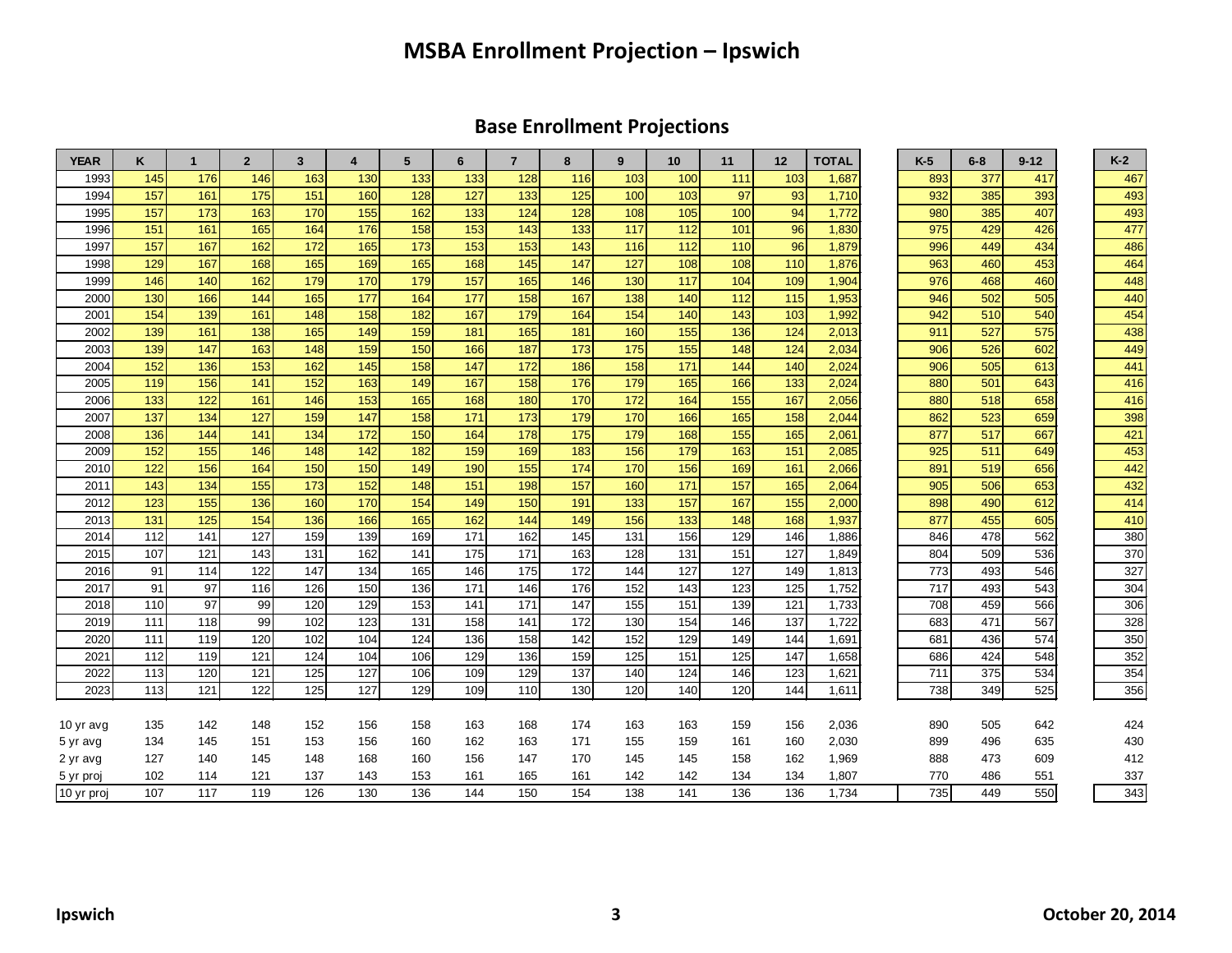

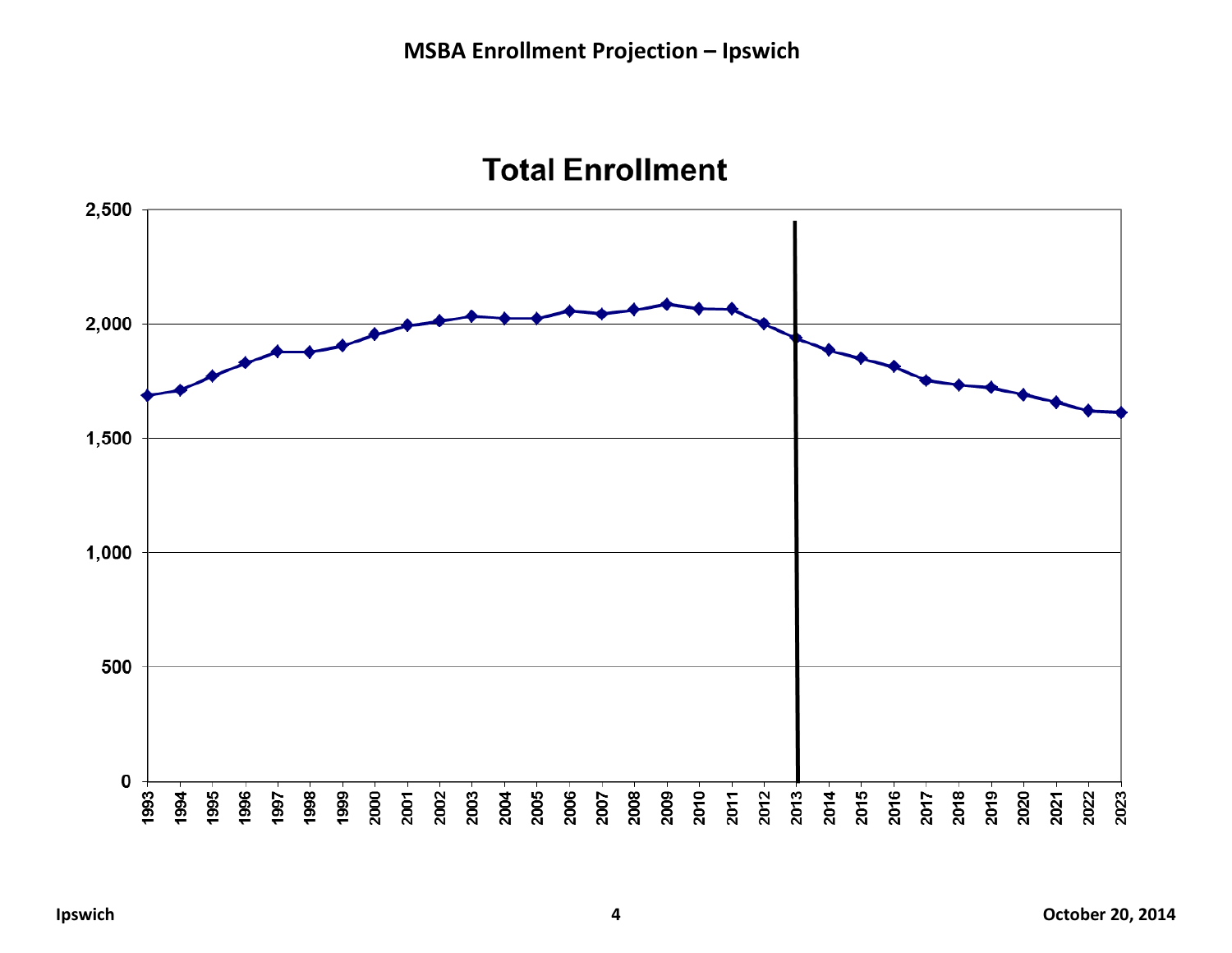

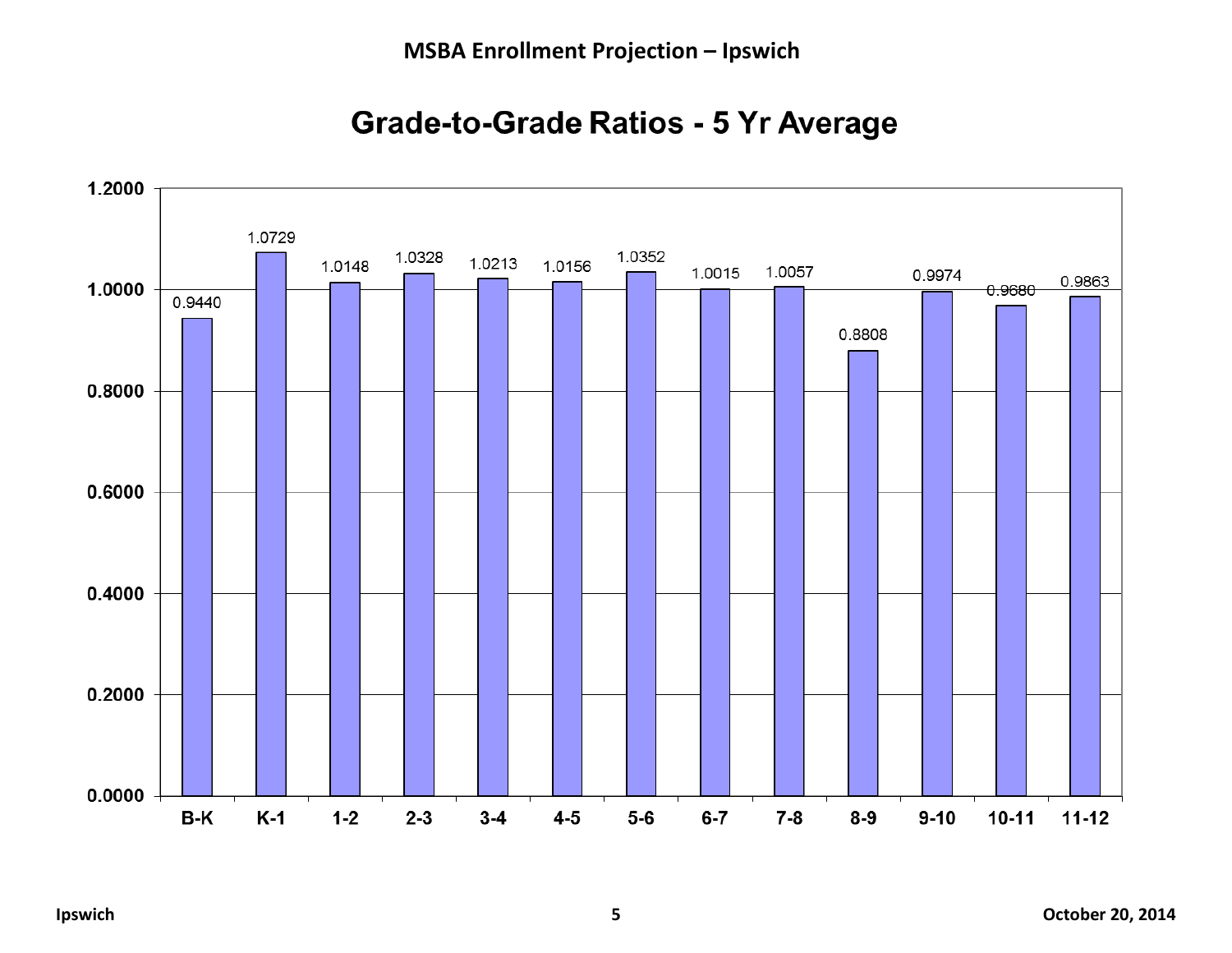

## **Birth to Kindergarten Ratio**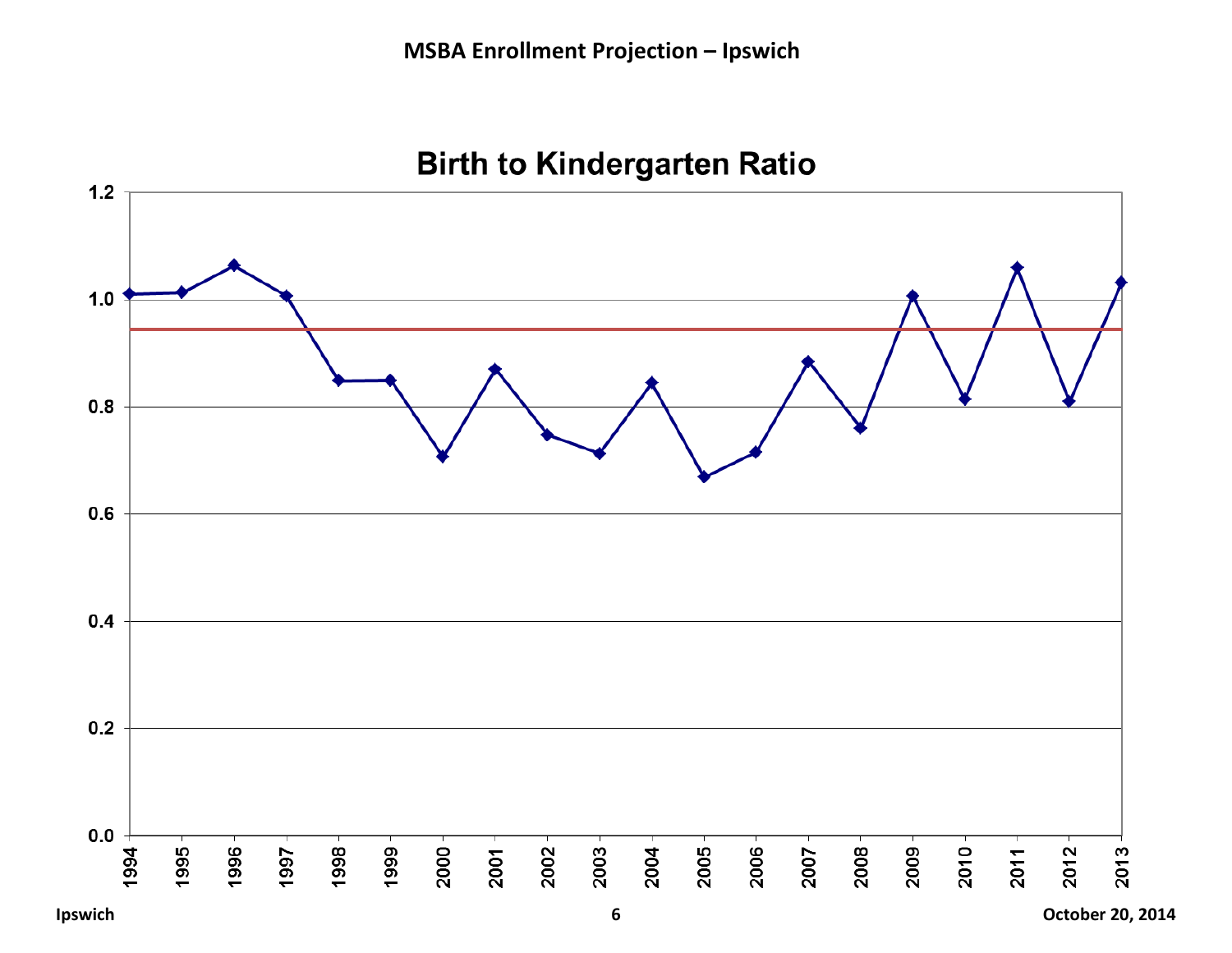## **Enrollment by Grade Group**